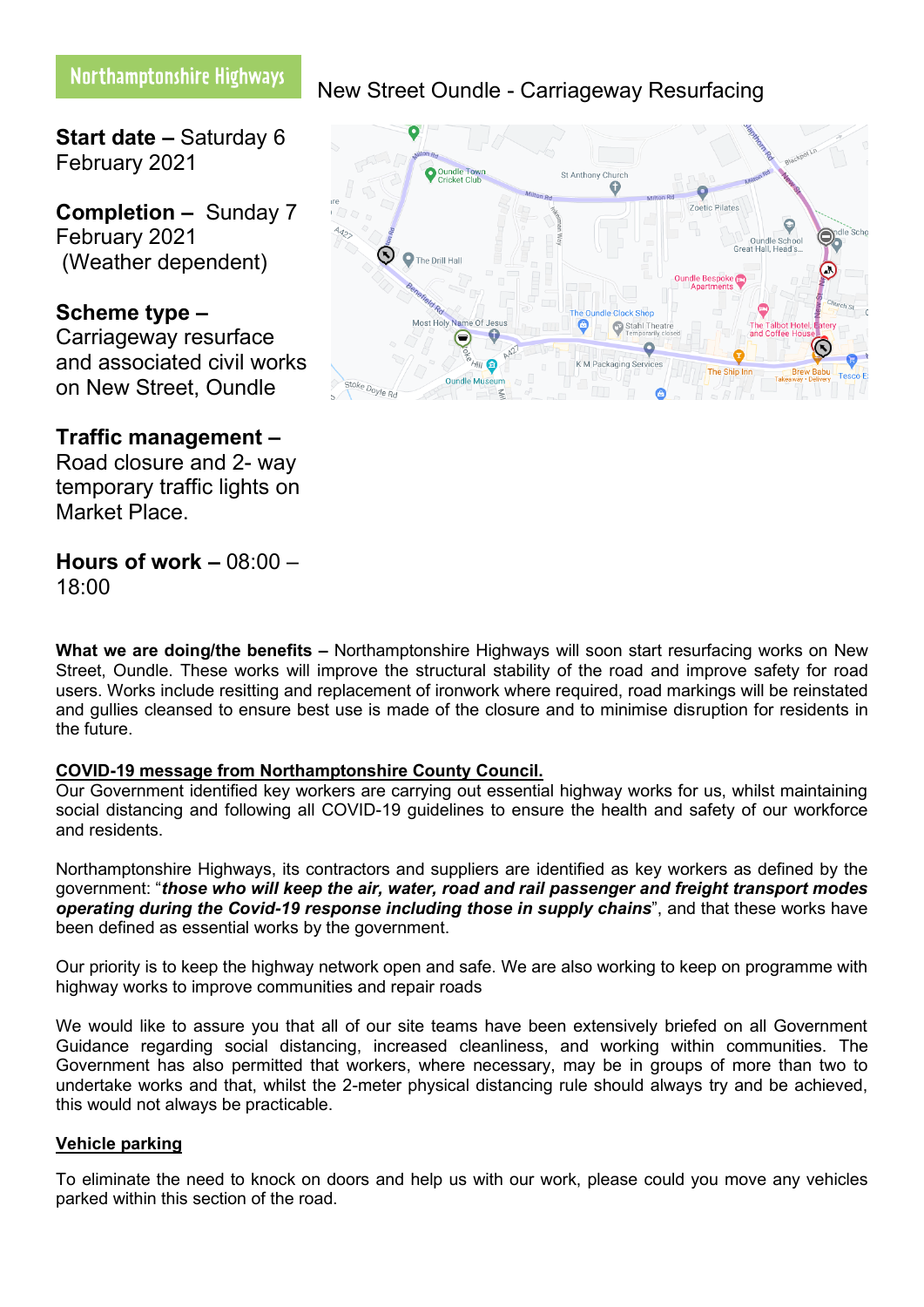# New Street Oundle - Carriageway Resurfacing

Please do not park on New Street, Oundle throughout duration of the works as this does make it difficult for us to complete the works efficiently and to the highest standard. Please park legally and safely.

Thank you for your understanding, patience and co-operation.

### **Information for residents**

#### **Traffic management**

When programming works, we consider the impact on all network users and plan our works to minimise disruption as much as possible.

The road will be closed to ensure the safety of the public and our workforce within the highlighted areas in **red**.

During working hours, vehicle access will be restricted for residents of New Street. We aim to maintain access for emergency vehicles ONLY.

Pedestrian access will not be affected. During the road closure a diversion route, as shown in **blue**, will be in place at all times. The red line shows the works extents and the blue line is the diversion.

**Access:** The traffic management will be in place for the duration of the works, and vehicle access to your properties will be restricted. Please refer to the below information regards vehicle access.

**Pedestrians:** During the works, pedestrian marshals will be on site to assist.

**Cyclists:** Please dismount while adjacent to the work area

**Contact**: Should you have any concerns or wish to discuss these works or any access arrangements please do not hesitate to contact me on the number below.

### **Towaway – moving vehicles parked in our workspace.**

We have been working with Northamptonshire County Council and have agreed that unlawfully parked vehicles, that are preventing or hindering the works taking place, may be relocated to a nearby street. This will be carried out by an approved contractor and vehicles will be moved to somewhere nearby. Please look out for the signs in your street. We will try to find the owners of parked vehicles and Towaway will only be used as a last resort.